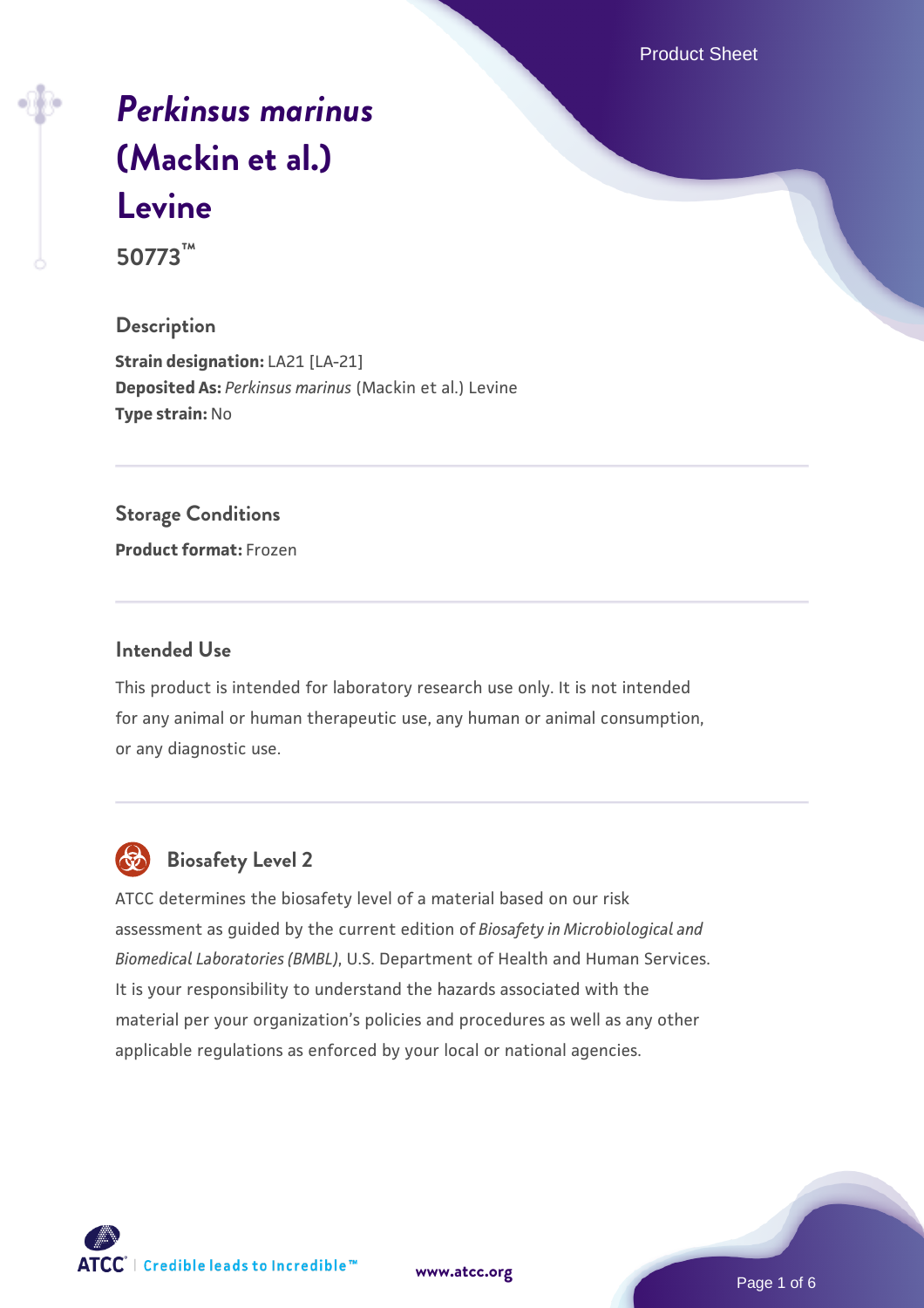# **[Perkinsus marinus](https://www.atcc.org/products/50773) [\(Mackin et al.\) Levine](https://www.atcc.org/products/50773)** Product Sheet **50773**

ATCC highly recommends that appropriate personal protective equipment is always used when handling vials. For cultures that require storage in liquid nitrogen, it is important to note that some vials may leak when submersed in liquid nitrogen and will slowly fill with liquid nitrogen. Upon thawing, the conversion of the liquid nitrogen back to its gas phase may result in the vial exploding or blowing off its cap with dangerous force creating flying debris. Unless necessary, ATCC recommends that these cultures be stored in the vapor phase of liquid nitrogen rather than submersed in liquid nitrogen.

# **Certificate of Analysis**

For batch-specific test results, refer to the applicable certificate of analysis that can be found at www.atcc.org.

# **Growth Conditions**

**Medium:**  [ATCC Medium 1886: Perkinsus broth medium](https://www.atcc.org/-/media/product-assets/documents/microbial-media-formulations/atcc-medium-1886.pdf?rev=3f191fd8ade443aca9e8e4826432baa3) **Instructions for complete medium:** ATCC Medium 1886 **Temperature:** 25°C **Culture system:** Axenic

# **Handling Procedures**

# **Culture maintenance:**

1. Vigorously agitate a culture at or near peak density and aseptically transfer a 0.1 ml aliquot to a T-25 tissue culture flask containing 10 ml of fresh complete medium.



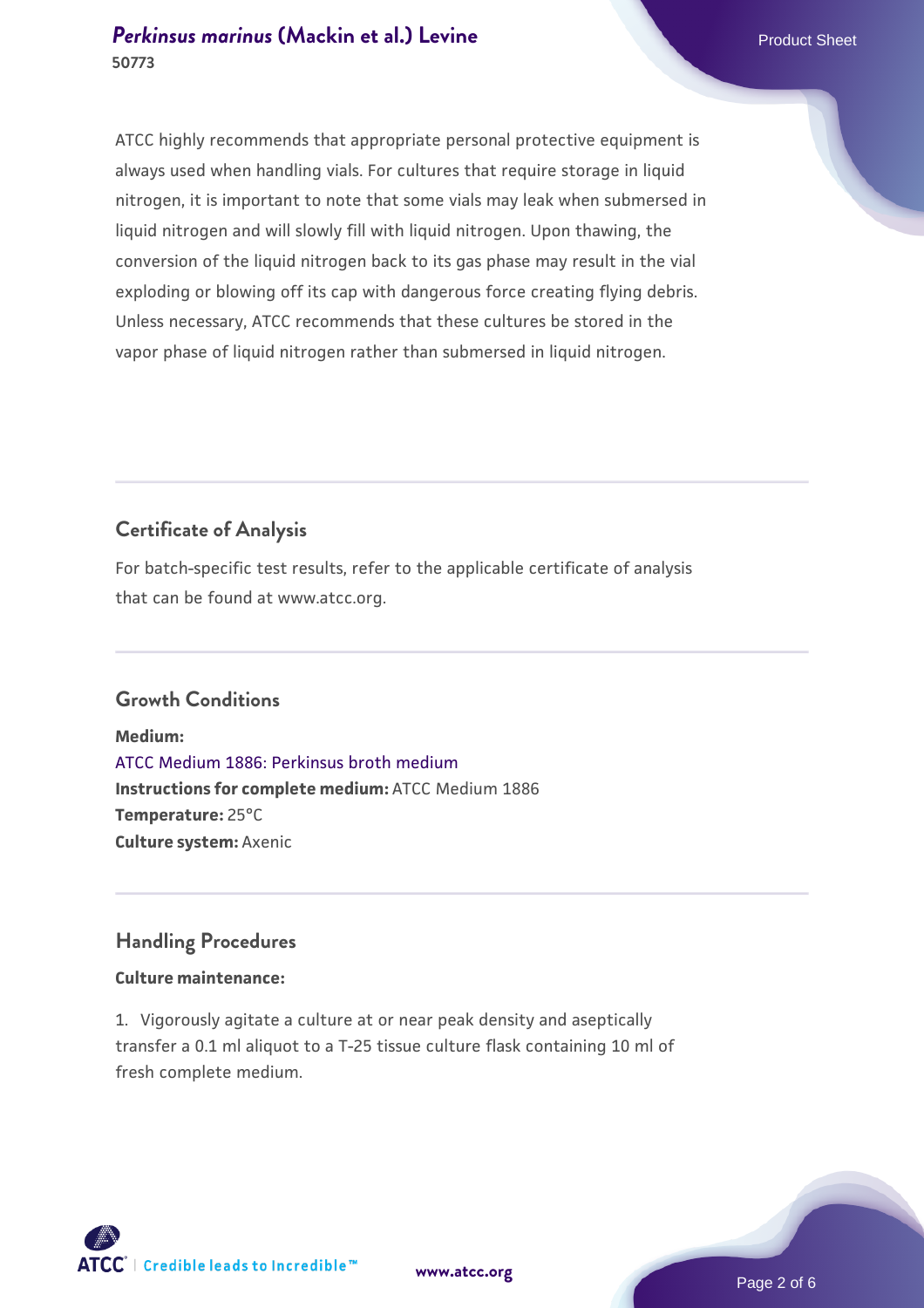#### **[Perkinsus marinus](https://www.atcc.org/products/50773) [\(Mackin et al.\) Levine](https://www.atcc.org/products/50773)** Product Sheet **50773**

2. Screw cap on tightly and incubate at 25°C.

3. Subculture every 10-14d.

#### **Cryopreservation:**

1. Harvest cells from several cultures which are in logarithmic to late stationary phase of growth. Vigorously agitate to suspend the cells.

2. Aseptically transfer the cell suspension to 15 ml plastic centrifuge tubes.

3. Centrifuge at 200 x g for 5 min.

4. While cells are centrifuging, prepare a 20% solution of DMSO in ATCC Medium 1886.

5. Remove the supernatant and pool the cell pellets into a final volume of 4.5 ml.

6. Combine the cell suspension with an equal volume of 20% DMSO cryoprotectant solution (prepared in step 4) to yield a final concentration of 10% DMSO.

7. Dispense in 0.5 ml aliquots to 1.0-2.0 ml Nunc vials (special plastic vials for cryopreservation).

8. Place the vials in a controlled rate freezing unit. From room temperature cool at -1°C/min to -40°C. At -40°C, plunge ampules into liquid nitrogen.

9. Store ampules in a liquid nitrogen refrigerator until needed.

10. To establish a culture from the frozen state, place a frozen ampule in a 35°C water bath just enough to cover the frozen material. Allow the ampule to thaw completely (2-3 min).

11. Immediately after thawing, aseptically remove the contents and transfer to a T-25 tissue culture flask containing 10 ml of fresh ATCC medium 1886.

12.Screw the cap on tightly and incubate at 25°C. Observe the culture daily. Transfer the culture when many trophozoites are observed.

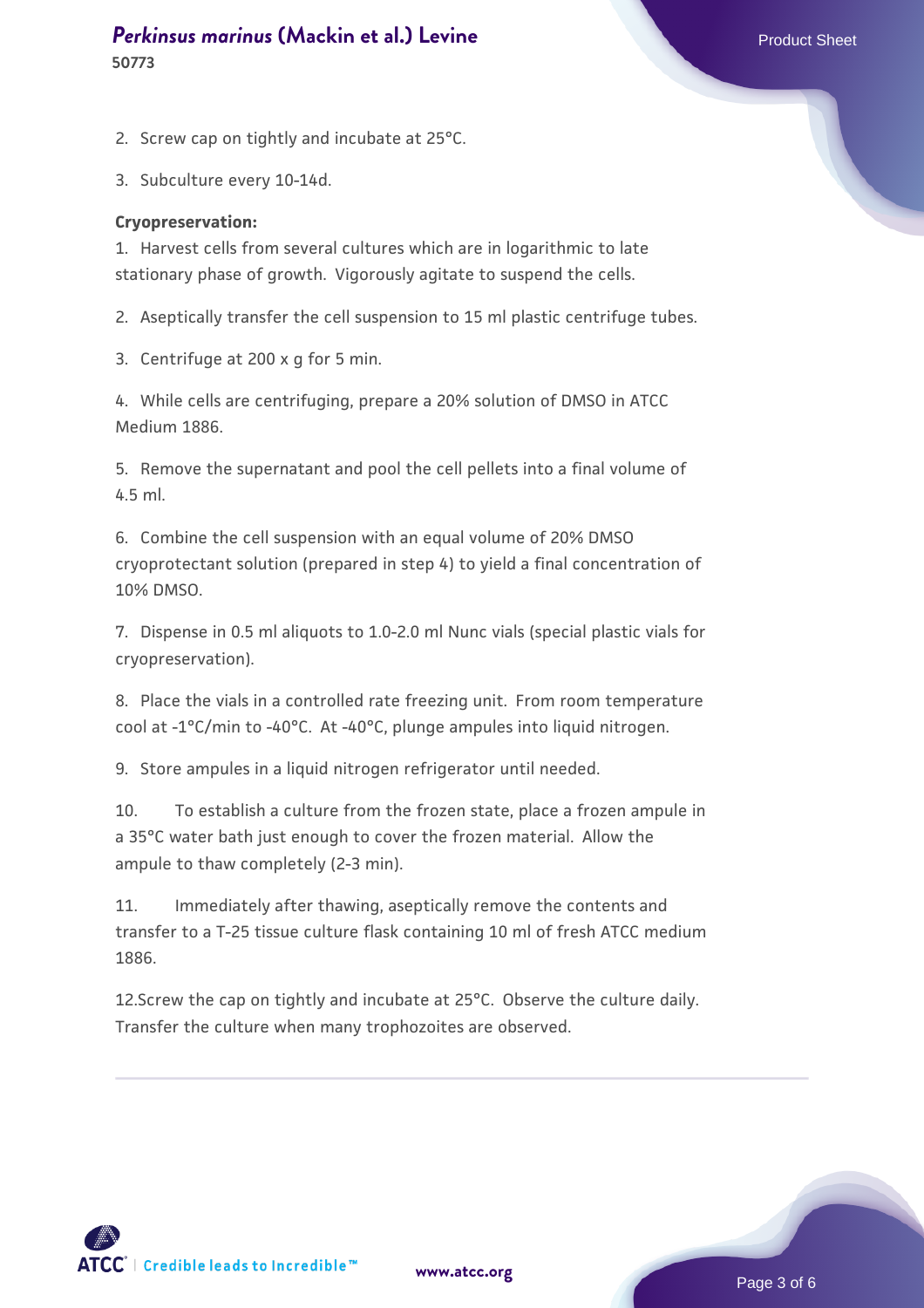### **Notes**

Additional information on this culture is available on the ATCC web site at www.atcc.org.

While every effort is made to insure authenticity and reliability of strains on deposit, ATCC is not liable for damages arising from the misidentification or misrepresentation of cultures.

ATCC recommends that individuals contemplating commercial use of any culture first contact the originating investigator to negotiate an agreement. Third party distribution of this culture is discouraged, since this practice has resulted in the unintentional spreading of contaminated cultures.

# **Material Citation**

If use of this material results in a scientific publication, please cite the material in the following manner: *Perkinsus marinus* (Mackin et al.) Levine (ATCC 50773)

# **References**

References and other information relating to this material are available at www.atcc.org.

# **Warranty**

The product is provided 'AS IS' and the viability of ATCC® products is warranted for 30 days from the date of shipment, provided that the customer has stored and handled the product according to the information included on the product information sheet, website, and Certificate of Analysis. For living cultures, ATCC lists the media formulation and reagents

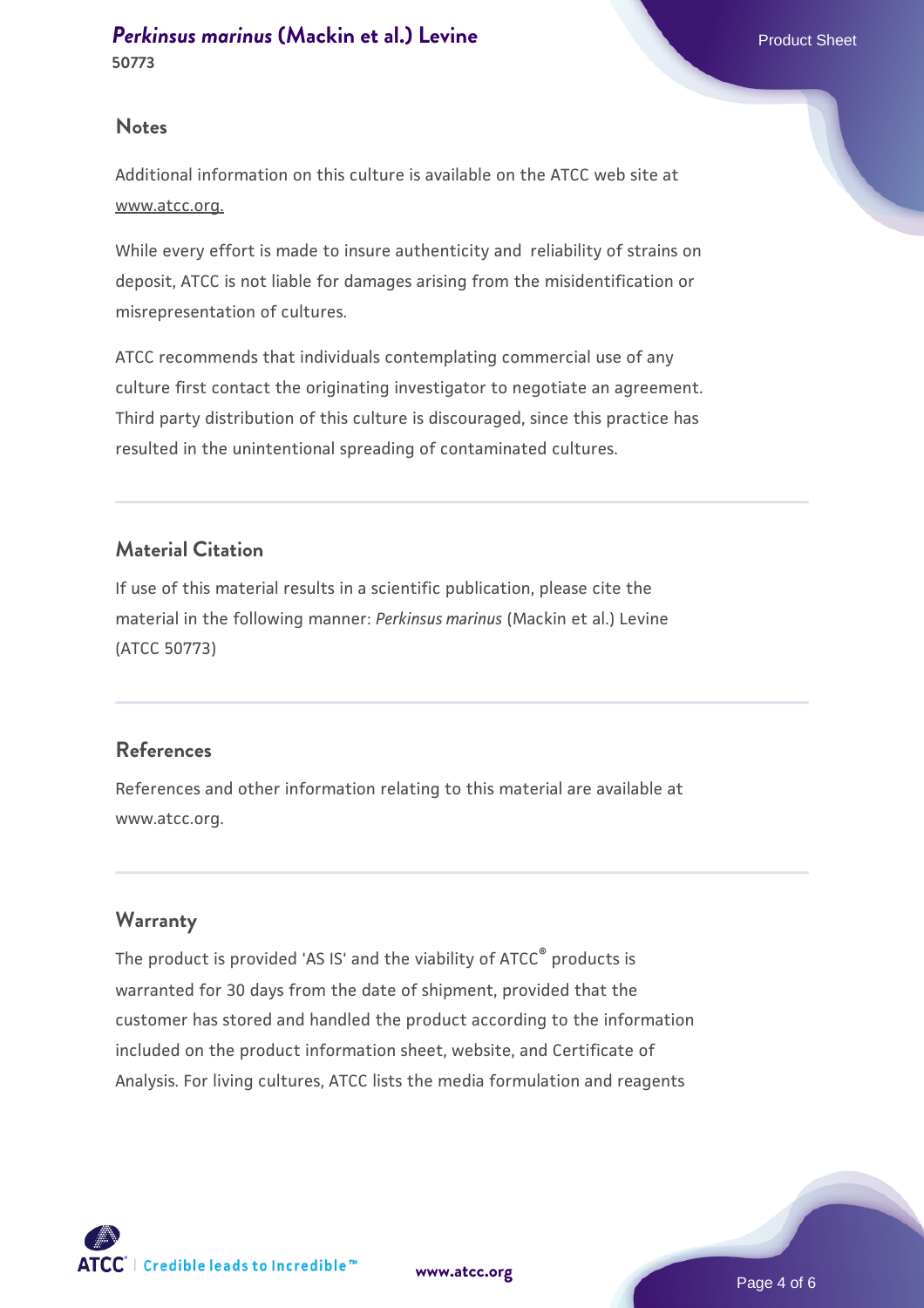# **[Perkinsus marinus](https://www.atcc.org/products/50773) [\(Mackin et al.\) Levine](https://www.atcc.org/products/50773)** Product Sheet **50773**

that have been found to be effective for the product. While other unspecified media and reagents may also produce satisfactory results, a change in the ATCC and/or depositor-recommended protocols may affect the recovery, growth, and/or function of the product. If an alternative medium formulation or reagent is used, the ATCC warranty for viability is no longer valid. Except as expressly set forth herein, no other warranties of any kind are provided, express or implied, including, but not limited to, any implied warranties of merchantability, fitness for a particular purpose, manufacture according to cGMP standards, typicality, safety, accuracy, and/or noninfringement.

# **Disclaimers**

This product is intended for laboratory research use only. It is not intended for any animal or human therapeutic use, any human or animal consumption, or any diagnostic use. Any proposed commercial use is prohibited without a license from ATCC.

While ATCC uses reasonable efforts to include accurate and up-to-date information on this product sheet, ATCC makes no warranties or representations as to its accuracy. Citations from scientific literature and patents are provided for informational purposes only. ATCC does not warrant that such information has been confirmed to be accurate or complete and the customer bears the sole responsibility of confirming the accuracy and completeness of any such information.

This product is sent on the condition that the customer is responsible for and assumes all risk and responsibility in connection with the receipt, handling, storage, disposal, and use of the ATCC product including without limitation taking all appropriate safety and handling precautions to minimize health or environmental risk. As a condition of receiving the material, the customer agrees that any activity undertaken with the ATCC product and any progeny or modifications will be conducted in compliance with all applicable laws, regulations, and guidelines. This product is provided 'AS IS' with no representations or warranties whatsoever except as expressly set forth



**[www.atcc.org](http://www.atcc.org)**

Page 5 of 6